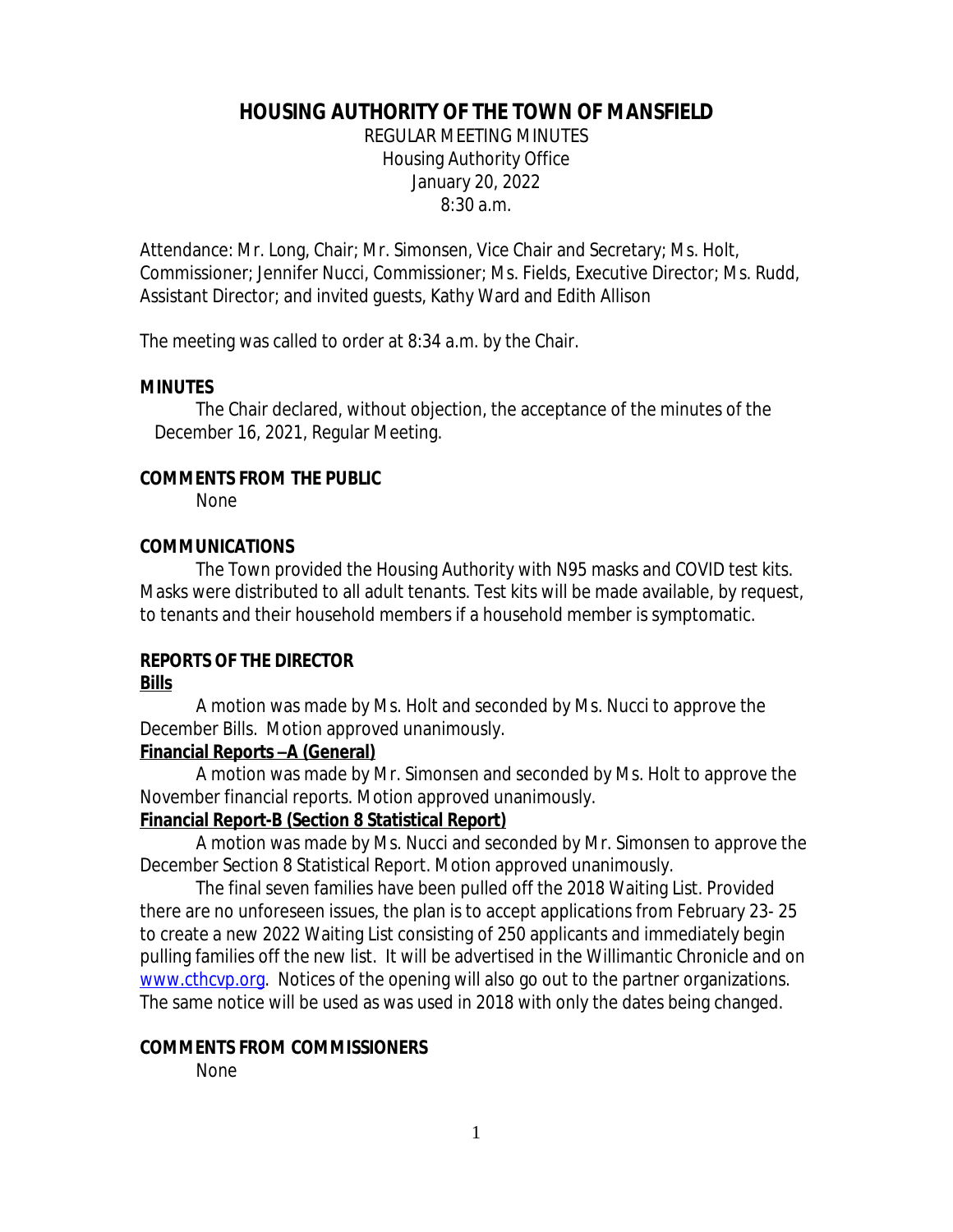#### **COMMITTEE REPORT**

None

#### **PROPERTY MANAGEMENT (NON-OWNED) South Eagleville (Eagleville Green)**

Documents continue to be gathered and produced in response to questions by CHFA and DOH on the application for funding. Final plans are being completed by the architect.

The MNHDC is working with the Town as a private partner to apply for funds through the CT Communities Challenge Grant. This will help support the sewer work for Eagleville Green and most importantly eliminate the need for a pump station that would contribute to higher expenses on the property long term.

#### **UNFINISHED BUSINESS**

None

#### **NEW BUSINESS**

#### **Update to Employee Manual**

Ms. Fields stated two updates are needed. (1) Section 2-5 Overtime. The last sentence needs to be modified to add "on-call" maintenance or security duties will be paid regardless of the number of hours worked in the week. (2) Section 3-2 Holiday Time. The new holiday, Juneteenth, will be added.

A motion was made by Ms. Holt and seconded by Ms. Nucci to make the changes as submitted to the Board members. Motion approved unanimously.

#### **Sewer Access Agreement**

As part of the CT Communities Challenge Grant (and the construction of Eagleville Green), the Mansfield Nonprofit Housing Development Corporation (MNHDC) and/or the Town of Mansfield will need a sewer access agreement or easement across the 309 Maple Road property that is owned by the Authority for the installation, maintenance, and repair of the sewer line. Mr. Long signed a letter that Ms. Fields shared with the Board stating the Board would discuss it at this meeting and as a sponsor and asset manager for MNHDC, it was anticipated the Board would agree to pursue the easement.

A motion was made by Ms. Holt and seconded by Mr. Simonsen to support the exploration of a sewer easement and will review the request when received from the Town. Motion approved unanimously.

#### **NEXT MEETING DATE**

The next Meetings are scheduled February 17, 2022; March 17, 2022; and April 21, 2022. All meetings will be held at 8:30 a.m.